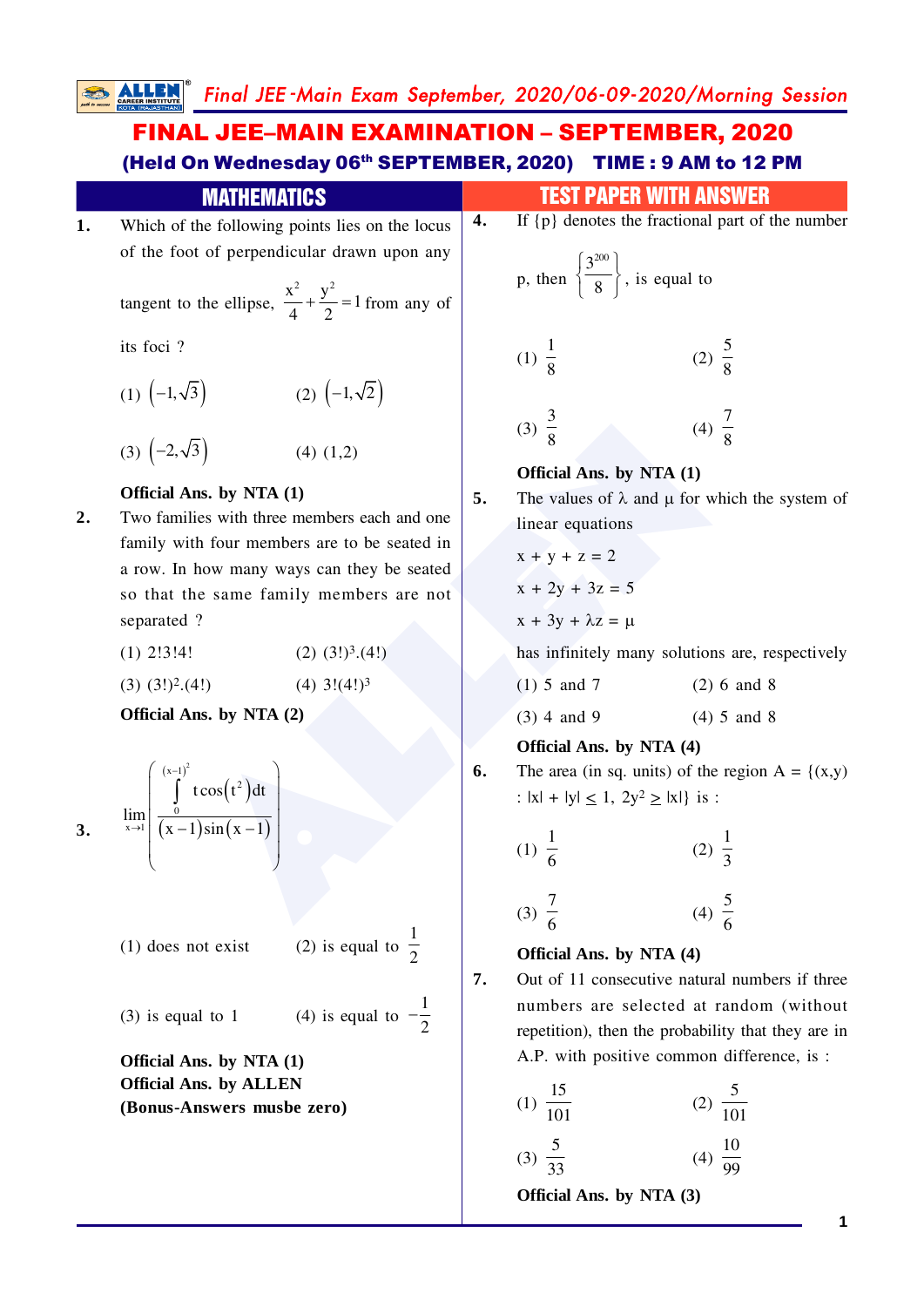Final JEE -Main Exam September, 2020/06-09-2020/Morning Session

**8.** If 
$$
\sum_{i=1}^{n} (x_i - a) = n
$$
 and  $\sum_{i=1}^{n} (x_i - a)^2 = na$ ,  $(n, a > 1)$ 

then the standard deviation of n observations  $x_1, x_2, \ldots, x_n$  is

(1) 
$$
n\sqrt{a-1}
$$
 (2)  $\sqrt{a-1}$ 

(3) 
$$
a - 1
$$
 (4)  $\sqrt{n(a-1)}$ 

#### **Official Ans. by NTA (2)**

- **9.** Let  $L_1$  be a tangent to the parabola  $y^2 = 4(x + 1)$  and  $L_2$  be a tangent to the parabola  $y^2 = 8(x + 2)$  such that  $L_1$  and  $L_2$  intersect at right angles. Then  $L_1$  and  $L_2$  meet on the straight line :
	- (1)  $x + 3 = 0$  (2)  $x + 2y = 0$
	- (3)  $2x + 1 = 0$  (4)  $x + 2 = 0$

# **Official Ans. by NTA (1)**

- **10.** The negation of the Boolean expression
	- $p \vee (\sim p \wedge q)$  is equivalent to :
	- (1)  $\sim$  p $\vee$   $\sim$  q (2)  $\sim$  p $\vee$  q
	- (3)  $\sim p \wedge \sim q$  (4)  $p \wedge \sim q$

**Official Ans. by NTA (3)**

11. If 
$$
f(x + y) = f(x) f(y)
$$
 and  $\sum_{x=1}^{\infty} f(x) = 2, x, y \in N$ ,

where N is the set of all natural numbers, then

the value of 
$$
\frac{f(4)}{f(2)}
$$
 is

(1) 
$$
\frac{1}{9}
$$
 (2)  $\frac{4}{9}$ 

$$
(3) \ \frac{1}{3} \qquad \qquad (4) \ \frac{2}{3}
$$

**Official Ans. by NTA (2)**

**12.** The general solution of the differential equation

$$
\sqrt{1 + x^2 + y^2 + x^2y^2} + xy\frac{dy}{dx} = 0
$$
 is :

(where C is a constant of integration)

(1) 
$$
\sqrt{1+y^2} + \sqrt{1+x^2} = \frac{1}{2} \log_e \left( \frac{\sqrt{1+x^2} + 1}{\sqrt{1+x^2} - 1} \right) + C
$$

(2) 
$$
\sqrt{1+y^2} - \sqrt{1+x^2} = \frac{1}{2} \log_e \left( \frac{\sqrt{1+x^2} + 1}{\sqrt{1+x^2} - 1} \right) + C
$$

(3) 
$$
\sqrt{1+y^2} + \sqrt{1+x^2} = \frac{1}{2} \log_e \left( \frac{\sqrt{1+x^2} - 1}{\sqrt{1+x^2} + 1} \right) + C
$$

(4) 
$$
\sqrt{1+y^2} - \sqrt{1+x^2} = \frac{1}{2} \log_e \left( \frac{\sqrt{1+x^2} - 1}{\sqrt{1+x^2} + 1} \right) + C
$$

#### **Official Ans. by NTA (1)**

**13.** A ray of light coming from the point  $(2,2\sqrt{3})$ 

Figure and  $\frac{1}{2}$  and  $\frac{1}{2}$  and  $\frac{1}{2}$  and  $\frac{1}{2}$  and  $\frac{1}{2}$  and  $\frac{1}{2}$  and  $\frac{1}{2}$  and  $\frac{1}{2}$  and  $\frac{1}{2}$  and  $\frac{1}{2}$  and  $\frac{1}{2}$  and  $\frac{1}{2}$  and  $\frac{1}{2}$  and  $\frac{1}{2}$  and  $\frac{1}{2}$  and is incident at an angle  $30^{\circ}$  on the line x=l at the point A. The ray gets reflected on the line  $x = 1$  and meets x-axis at the point B. Then, the line AB passes through the point:

$$
(1) \left(3, -\frac{1}{\sqrt{3}}\right) \qquad \qquad (2) \left(3, -\sqrt{3}\right)
$$

$$
(3) \left(4, -\frac{\sqrt{3}}{2}\right) \hspace{1cm} (4) \left(4, -\sqrt{3}\right)
$$

#### **Official Ans. by NTA (2)**

**14.** Let a,b,c,d and p be any non zero distinct real numbers such that  $(a^2 + b^2 + c^2)p^2 - 2(ab + bc)$ + cd)p +  $(b^2 + c^2 + d^2) = 0$ . Then :

(1)  $a, c, p$  are in G.P. (2)  $a, c, p$  are in A.P.

 $(3)$  a,b,c,d are in G.P.  $(4)$  a,b,c,d are in A.P.

**Official Ans. by NTA (3)**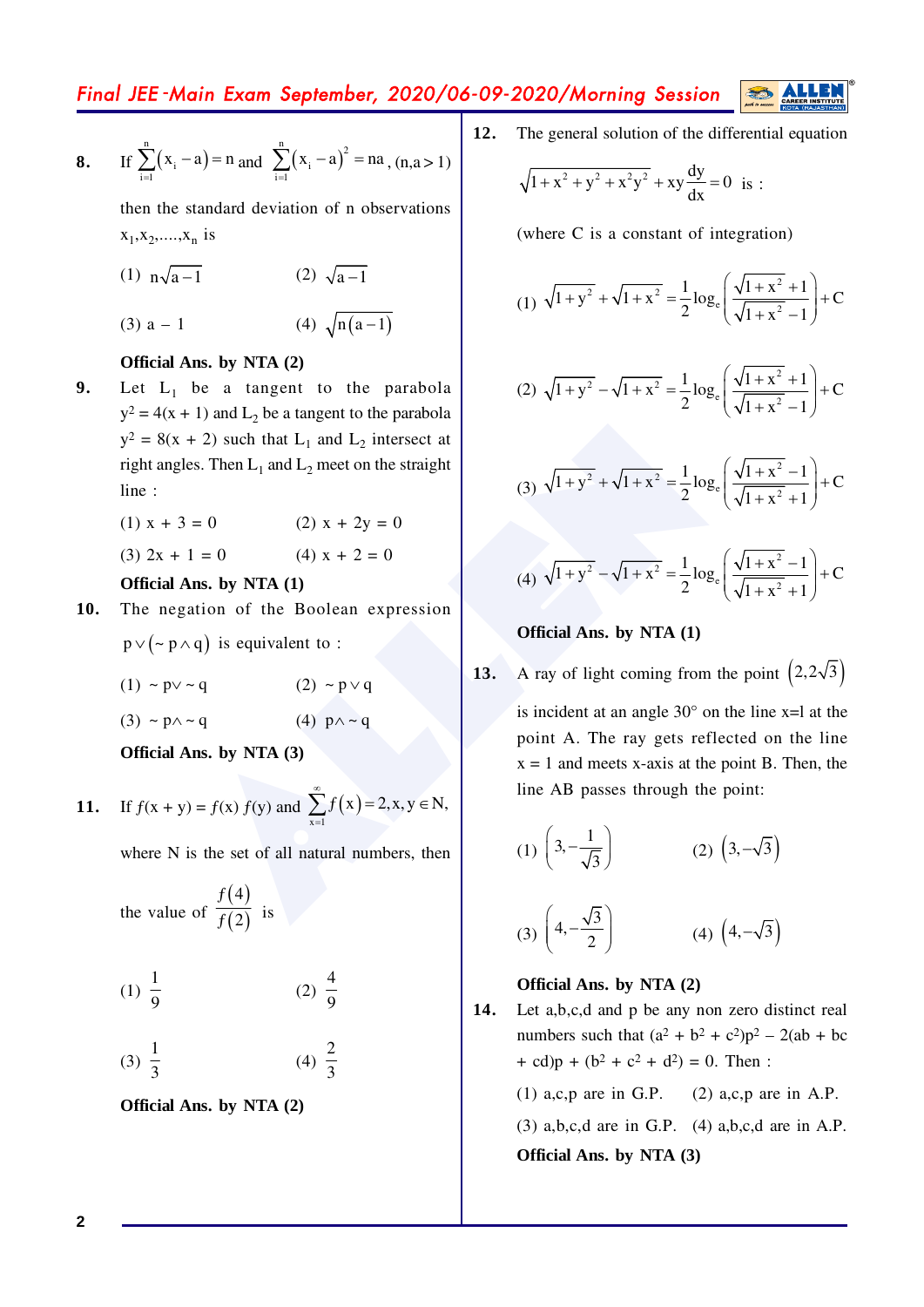Final JEE -Main Exam September, 2020/06-09-2020/Morning Session

**15.** If 
$$
I_1 = \int_0^1 (1 - x^{50})^{100} dx
$$
 and  $I_2 = \int_0^1 (1 - x^{50})^{101} dx$ 

such that  $I_2 = \alpha I_1$  then  $\alpha$  equals to

$$
(1) \frac{5050}{5051} \qquad (2) \frac{5050}{5049}
$$

$$
(3) \frac{5049}{5050} \qquad \qquad (4) \frac{5051}{5050}
$$

## **Official Ans. by NTA (1)**

- **16.** The position of a moving car at time t is given by  $f(t) = at^2 + bt + c$ ,  $t > 0$ , where a, b and c are real numbers greater than 1. Then the average speed of the car over the time interval  $[t_1, t_2]$  is attained at the point :
	- (1)  $a(t_2 t_1) + b$  (2)  $(t_2 t_1)/2$
	- (3)  $2a(t_1 + t_2) + b$  (4) (t  $t_1 + t_2$ /2

### **Official Ans. by NTA (4)**

**17.** The region represented by

 ${z = x + iy \in C : |z| - Re(z) \le 1}$  is also given by the inequality :

- (1)  $y^2 \ge x + 1$  $2 \ge x + 1$  (2)  $y^2 \ge 2(x + 1)$
- (3)  $y^2 \le x + \frac{1}{2}$  (4)  $y^2 \le 2\left(x + \frac{1}{2}\right)$  $\leq 2\left(x+\frac{1}{2}\right)$

#### **Official Ans. by NTA (4)**

18.  $\alpha$  and  $\beta$  be two roots of the equation

 $x^2 - 64x + 256 = 0.$ 

Then the value of 
$$
\left(\frac{\alpha^3}{\beta^5}\right)^{\frac{1}{8}} + \left(\frac{\beta^3}{\alpha^5}\right)^{\frac{1}{8}}
$$
 is

$$
(1) 1 \t(2) 3
$$

$$
(3) 4 \t(4) 2
$$

**Official Ans. by NTA (4)**

**19.** The shortest distance between the lines

$$
\frac{x-1}{0} = \frac{y+1}{-1} = \frac{z}{1} \text{ and } x + y + z + 1 = 0,
$$
  
2x - y + z + 3 = 0 is :  
(1)  $\frac{1}{2}$  (2) 1

$$
(3) \frac{1}{\sqrt{2}} \qquad \qquad (4) \frac{1}{\sqrt{3}}
$$

#### **Official Ans. by NTA (4)**

**20.** Let m and M be respectively the minimum and maximum values of

$$
\begin{vmatrix}\n\cos^2 x & 1 + \sin^2 x & \sin 2x \\
1 + \cos^2 x & \sin^2 x & \sin 2x \\
\cos^2 x & \sin^2 x & 1 + \sin 2x\n\end{vmatrix}
$$
. Then the

ordered pair (m,M) is equal to

$$
(1) (-3,-1) \qquad \qquad (2) (-4,-1)
$$

$$
(3) (1,3) \qquad \qquad (4) (-3,3)
$$

# **Official Ans. by NTA (1)**

at<sup>2</sup> + bt + c, t > 0, where a, b and c<br>
numbers greater than 1. Then the<br>
numbers greater than 1. Then the<br>
tained at the point:<br>  $t_1$  + b (2) ( $t_2$  -  $t_1$ )/2<br>  $t_2$ ) + b (4) ( $t_1$  +  $t_2$ )/2<br> **as.** by NTA (4)<br>
numer **21.** Let AD and BC be two vertical poles at A and B respectively on a horizontal ground. If  $AD = 8$  m,  $BC = 11$  m and  $AB = 10$  m; then the distance (in meters) of a point M on AB from the point A such that  $MD^2 + MC^2$  is minimum is.

#### **Official Ans. by NTA (5.00)**

**22.** The angle of elevation of the top of a hill from a point on the horizontal plane passing through the foot of the hill is found to be 45°. After walking a distance of 80 meters towards the top, up a slope inclined at an angle of 30° to the horizontal plane, the angle of elevation of the top of the hill becomes 75°. Then the height of the hill (in meters) is\_.

**Official Ans. by NTA (80.00)**